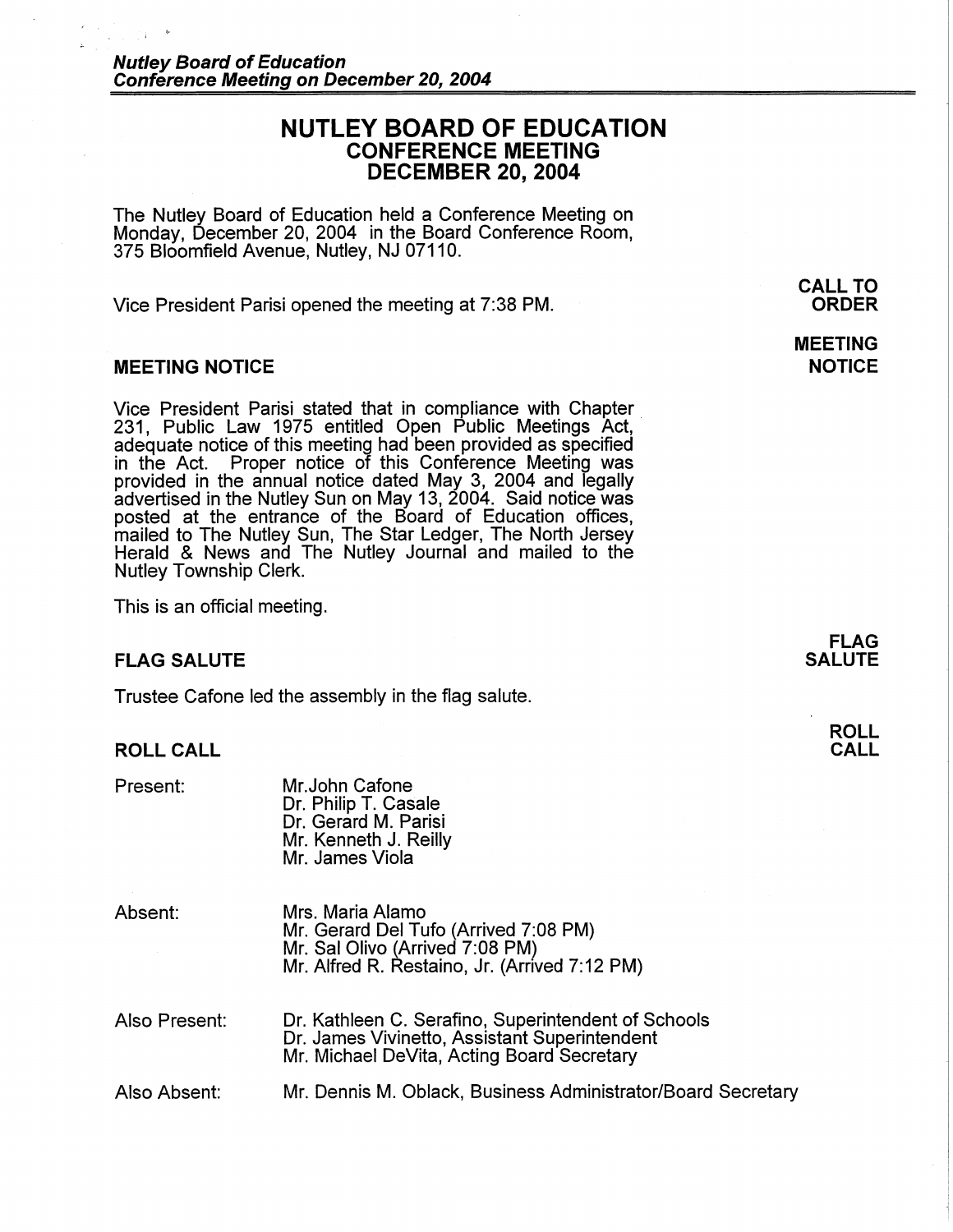### **ITEMS DISCUSSED**

1. Assemblyman Fred Scalera gave an informative presentation regarding the S-1701 bill.

A discussion ensued among the Board.

2. Ian Viemeister, Systems Manager, gave a presentation on the card swipe entry and the benefits it would have regarding the district.

The Board discussed the benefits of the card swipe entry for the district.

3. The Board instructed administration to look into the Extended Day Program funds to see if there were sufficient funds available to support the implementation of the card swipe entry project.

4. Superintendent Serafino spoke about the high school senior class getting acceptance letters from very competitive colleges.

5. Trustee Del Tufo asked questions regarding several resolutions that were going to be voted on at the Regular Meeting.

6. The trustees discussed the safety of the trees that surround the Board of Education buildings and fields. Buildings & the Board of Education buildings and fields. Grounds Manager Phil Nicolette said he was waiting to hear from the Parks & Recreations Department with regard to the outcome of their investigation.

### **MOTION TO ADJOURN TO EXECUTIVE SESSION**

At 7:55 PM Trustee Reilly moved and Trustee Olivo seconded the following resolution:

WHEREAS, the Board of Education will be discussing matters exempt from public discussion pursuant to N.J.S.A. 10:4-12,

**NOW,** THEREFORE, BE IT RESOLVED that the Board of Education recess to closed executive session at this time in the conference room to discuss personnel and other matters, and

BE IT FURTHER RESOLVED that the results of the discussions will be made public by inclusion on the agenda of a subsequent meeting of the Board of Education or when the reasons for discussing such matters in closed session no longer exist.

The motion was unanimously approved by voice vote.

### **ITEMS DISCUSSED**

#### **EXECUTIVE SESSION**